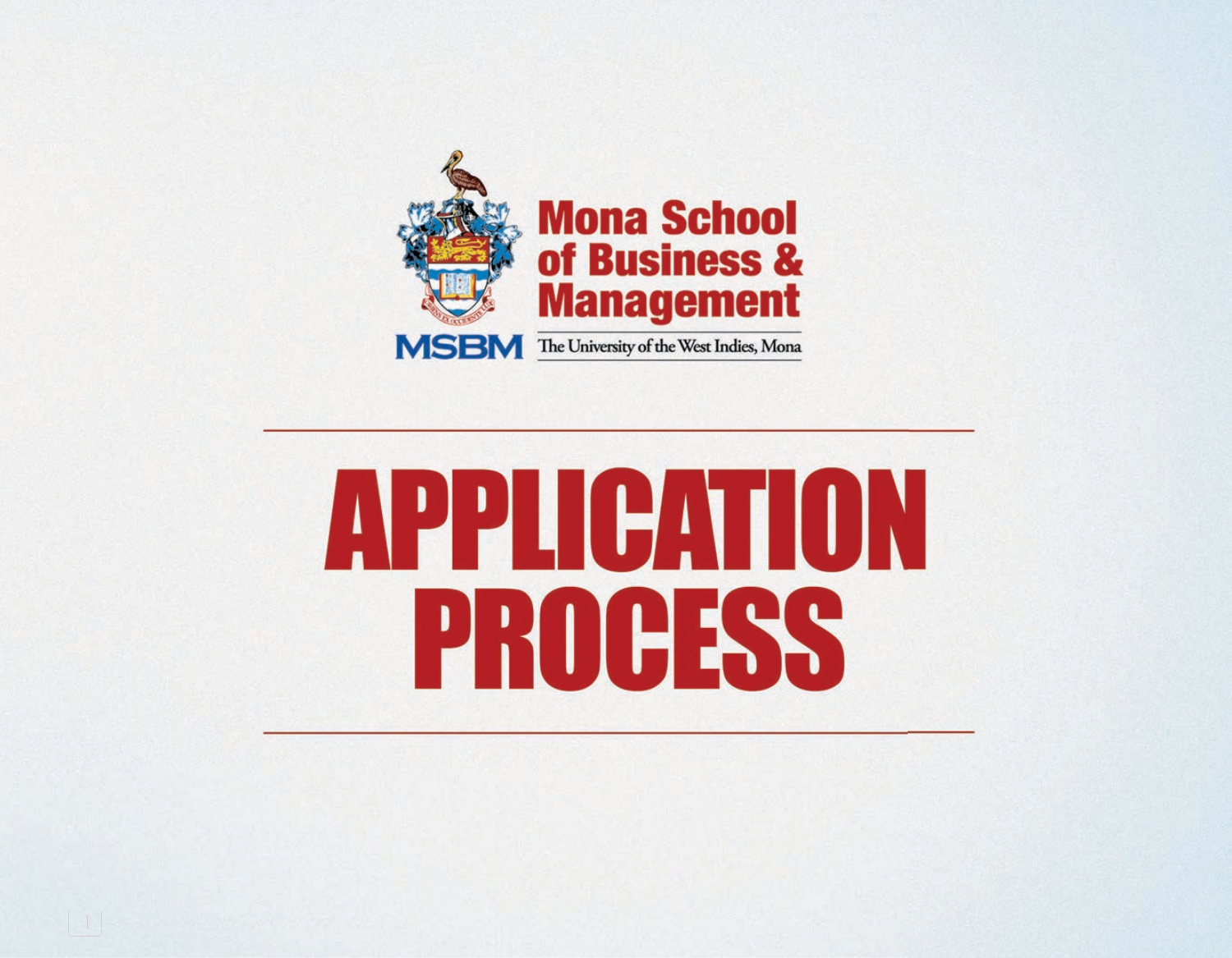# **Application Process**

## INSTRUCTIONS for APPLYING ONLINE

Your application form is a vital part of your University record and should be completed accurately. All applications must be completed on-line.

Outlined below is a navigational guide for successfully completing your e-application:

- Go to Internet Explorer.
- Type in http://mona.uwi.edu
- • Click on **Student Administration System (SAS).**
- • Click on **Apply to a postgraduate Programme**.
- Creat an account by filling out information on left side of the screen **New Applicants**
- Check your e-mail that was used to create account for a message from Office of Graduate Studies & Research containing instructions for the application process.
- Create your new password and confirm password (**set password**).
- **Login to Return Applicant** box and login to your Account

### Please note:

**If you get a warning:** "Stop running this script"? "A script on this page is causing Internet Explorer to run slowly. If it continues to run, your computer may become unresponsive". Click **NO**

Do not include hyphens (-) or slashes (/) when entering numbers such as your TRN number and/or telephone numbers, unless instructed to do so.

- Complete all required fields in Sections A-G.
- • On page 2, Section A **Fee Responsibility,** select **undeclared** from the drop down menu.
- Click **continue** to move from one section to the other.
- If you do not click continue, all your information will not be saved.

Click on link in message.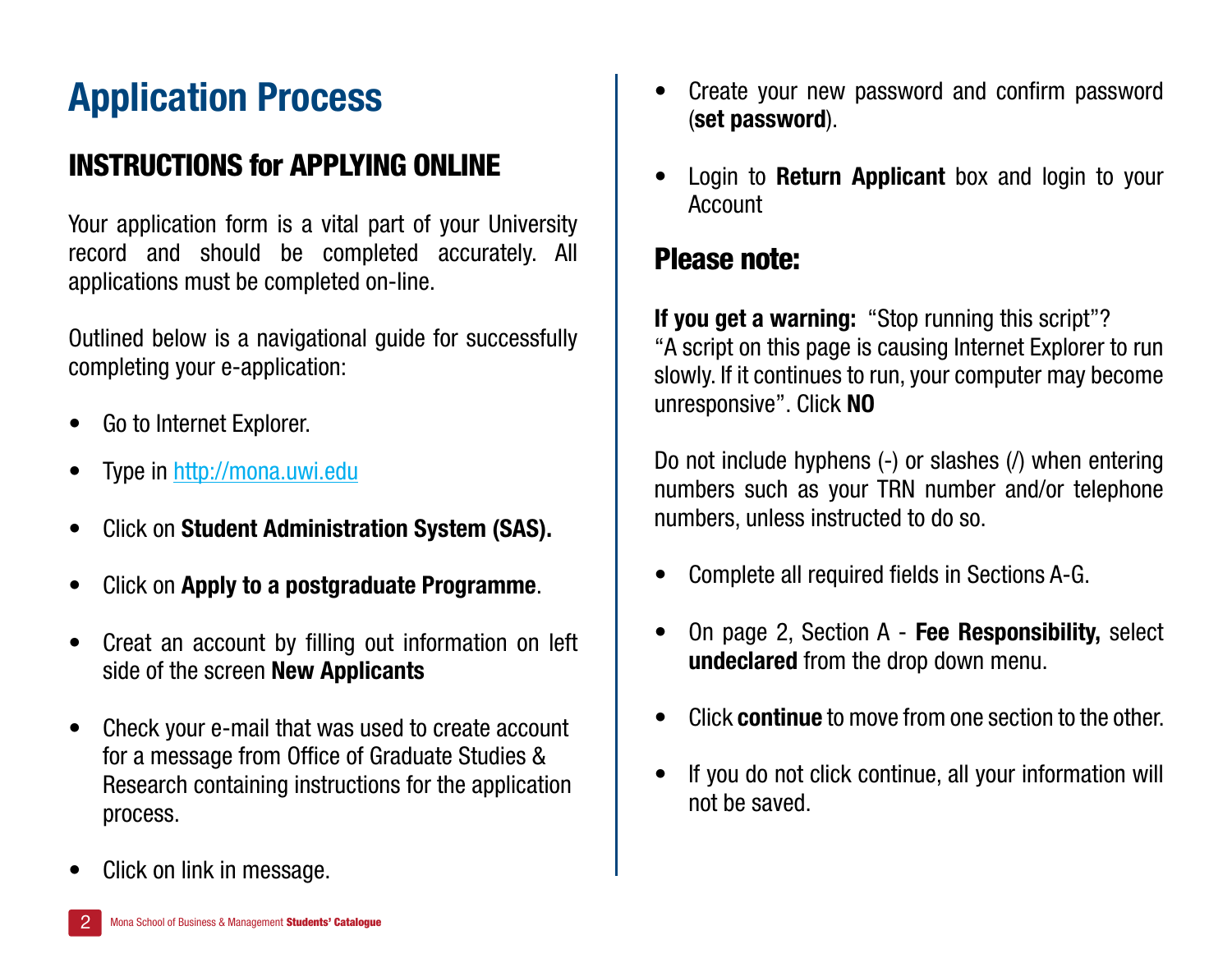- • Go to Section C **Choice of Campus & Programme,**  click on the section entitled **Status** and select the delivery option from the section entitled **Programme.**
- • Go to **Academic Record** on completing the entry of academic information, click **continue** to save, then click **Main Menu** to continue.
- • Go to **Employment Record** click **add record** to enter each additional record.
- Please upload your resume before submitting the application
- Click submit application, when all pages are complete.
- **• Note** that tracking information is available below the submission button.

#### Please Note:

Your **e-mail address** is your **tracking number** (the e-mail address you used to create the account).

# **Required Documents:**

The following documents must be submitted in hard copy to the Mona School of Business & Management: Please note that the original documents (which will be returned to you) should be submitted with copies for verification.

- 2 Referee's Reports
- Copy of Birth Certificate (if you are not a UWI Mona graduate)
- Copy of Marriage Certificate/Deed Polls
- Copy of Birth Certificate (If You are not a graduate of UWI Mona)
- Transcript (if you are not a UWI graduate)
- Copy of Professional Certificates/Diplomas

**An application will not be considered complete until the documents mentioned above are submitted.**

**All applicants are encouraged to apply on-line early.** 

## **Deadline for submission of on-line applications is December 31st.**

*MBA, EMBA, Diploma in Business Administration only, all other programmes, January 31"*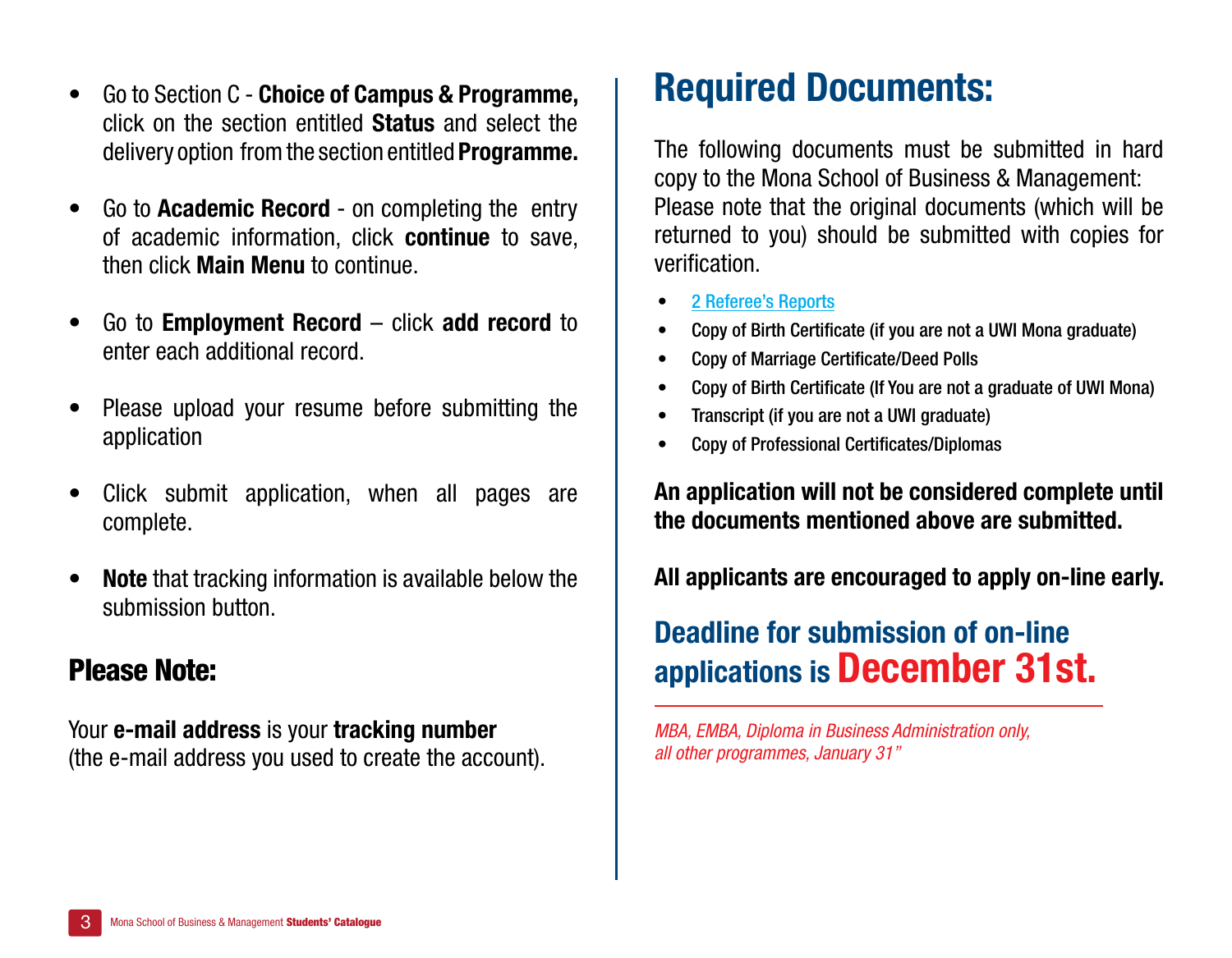## **Interviews**

As part of the selection process, MSBM reserves the right to interview applicants for further exploration of their qualifications and experience. You may be called for an interview, possibly at short notice, in order to expedite the process.

## **Acknowledgement**

Once your online application has been processed and you are successful, you will receive an offer on-line, via your e-mail address from the Office of Graduate Studies and Research.

# **Confirmation of Acceptance**

Applicants who have been offered a place in the programme on-line must **confirm their acceptance on-line by the date specified in the offer.**

**NB.** If you are offered a place and you are unable to take up the offer , you will be required to defer or reject the offer on-line

# **General Tips**

## Preparation to begin a Programme of Study at MSBM

**As soon as you make a firm decision to apply for one of our programmes, you should begin to make preparation. We strongly recommend the following preparatory activities:**

- Discuss the scheduling options with your employer and your significant others who will have to play a supportive role. Include implications for them, in your decision-making process. If you are employed and you plan to come in fulltime or to the EMBA which has a full-time requirement component, ensure that you begin making arrangements for being on leave.
- Identify sources of funding and begin preliminary arrangements. Frequently, students decline offers because they started to mobilize funds too late.
- Become increasingly involved in discussions, reading and other activities which will prepare you to participate meaningfully in class discussions.
- Read textbooks and other academic material that will re-awaken your intellectual powers. Visit websites that provide assistance in Mathematics, English Grammar,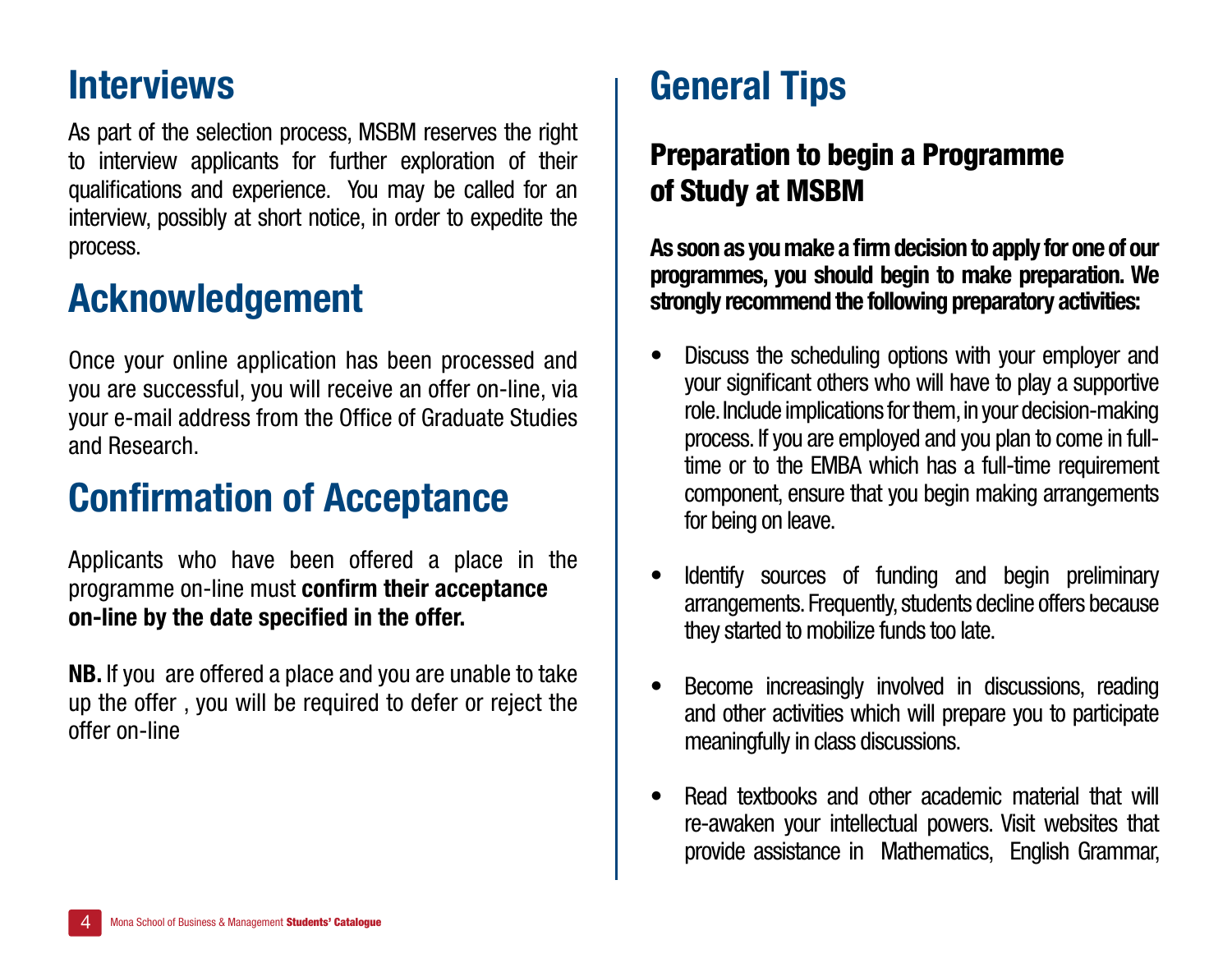Time Management and Research and do exercises that will help you to assess and increase your readiness to resume studies.

• If you have particular difficulties in Mathematics or English, get a tutor now and get ahead of the game. While our foundation module will strengthen skills in these areas, prospective students who have serious needs in these areas will have to seek additional individual help and now is the time to start.